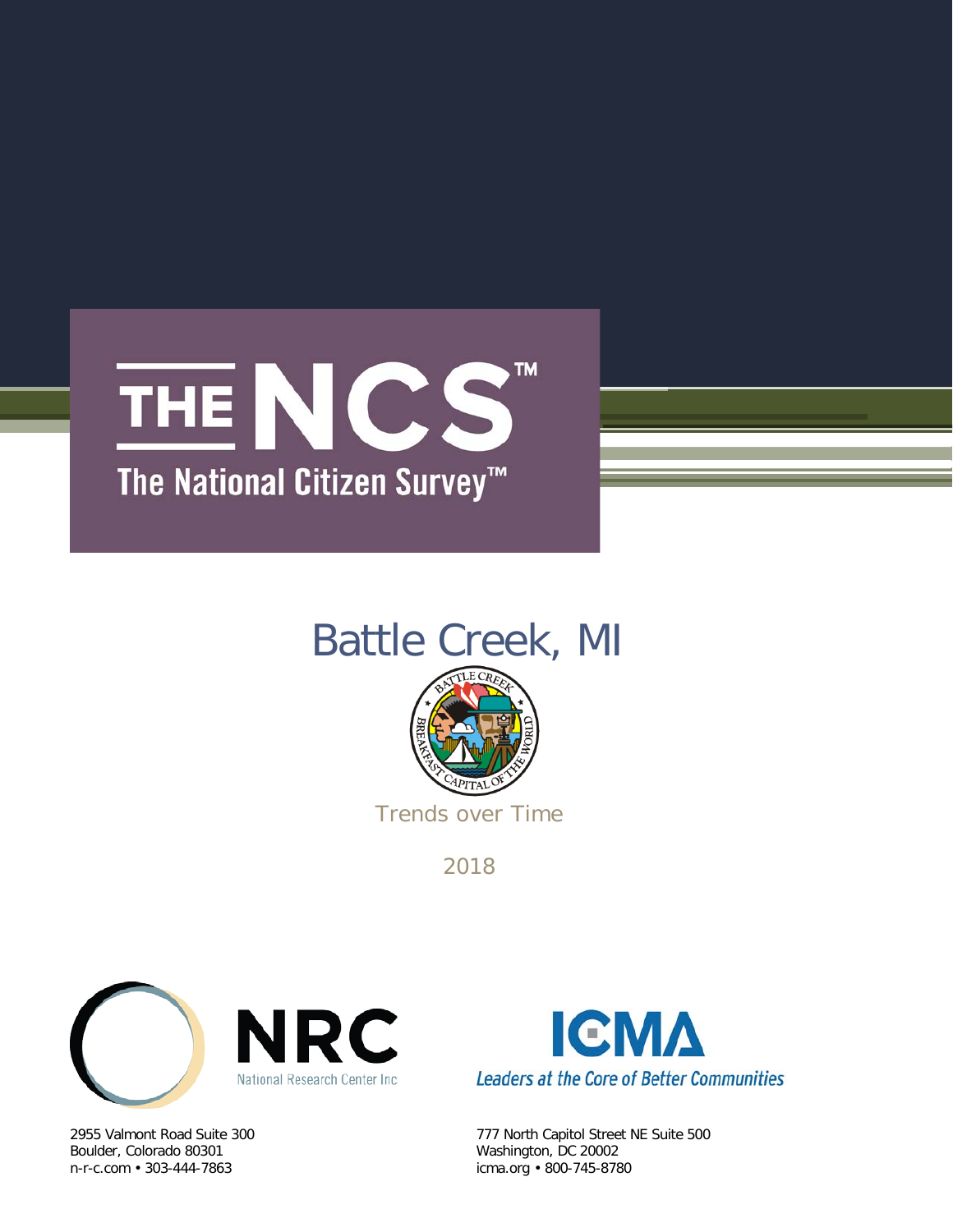# **Summary**

The National Citizen Survey™ (The NCS™) is a collaborative effort between National Research Center, Inc. (NRC) and the International City/County Management Association (ICMA). The survey and its administration are standardized to assure high quality research methods and directly comparable results across The NCS communities. The NCS captures residents' opinions within the three pillars of a community (Community Characteristics, Governance and Participation) across eight central facets of community (Safety, Mobility, Natural Environment, Built Environment, Economy, Recreation and Wellness, Education and Enrichment and Community Engagement). This report discusses trends over time, comparing the 2018 ratings for the City of Battle Creek to its previous survey results in 2015. Additional reports and technical appendices are available under separate cover.

Trend data for Battle Creek represent important comparison data and should be examined for improvements or declines. Deviations from stable trends over time, especially, represent opportunities for understanding how local policies, programs or public information may have affected residents' opinions.

Meaningful differences between survey years have been noted within the following tables as being "higher" or "lower" if the differences are greater than six percentage points between the 2015 and 2018 surveys, otherwise the comparisons between 2015 and 2018 are noted as being "similar." Additionally, benchmark comparisons for all survey years are presented for reference. Changes in the benchmark comparison over time can be impacted by various trends, including varying survey cycles for the individual communities that comprise the benchmarks, regional and national economic or other events, as well as emerging survey methodologies.

Overall, ratings in Battle Creek for 2018 generally remained stable. Of the 132 items for which comparisons were available, 101 items were rated similarly in 2015 and 2018, six items showed a decrease in ratings and 25 showed an increase in ratings. Notable trends over time included the following:

- Within the pillar of Community Characteristics, ratings for four aspects increased and three decreased since 2015. Three of the increases were related to Mobility, including travel by public transportation, public parking and availability of paths and walking trails. Battle Creek residents also reported higher levels of community neighborliness.
- Of the 25 increases noted from 2015 to 2018, 18 were for ratings of services and amenities provided by the City of Battle Creek. Residents were particularly more pleased with services related to Mobility (e.g., street repair, street cleaning, snow removal), Natural Environment (e.g., garbage collection, recycling, drinking water) and Built Environment (sewer, storm drainage, utility billing) and City services overall. Government performance measures also improved, as more residents awarded high marks to the City being honest and treating all residents fairly, as well as the customer service provided by Battle Creek employees. No services provided by the City were rated lower in 2018.
- In 2018, more residents had recycled at home and been neighborly, and were less likely to report a crime. Conversely, fewer respondents reported being in good health, stocking supplies or had plans to remain in the City for the next five years.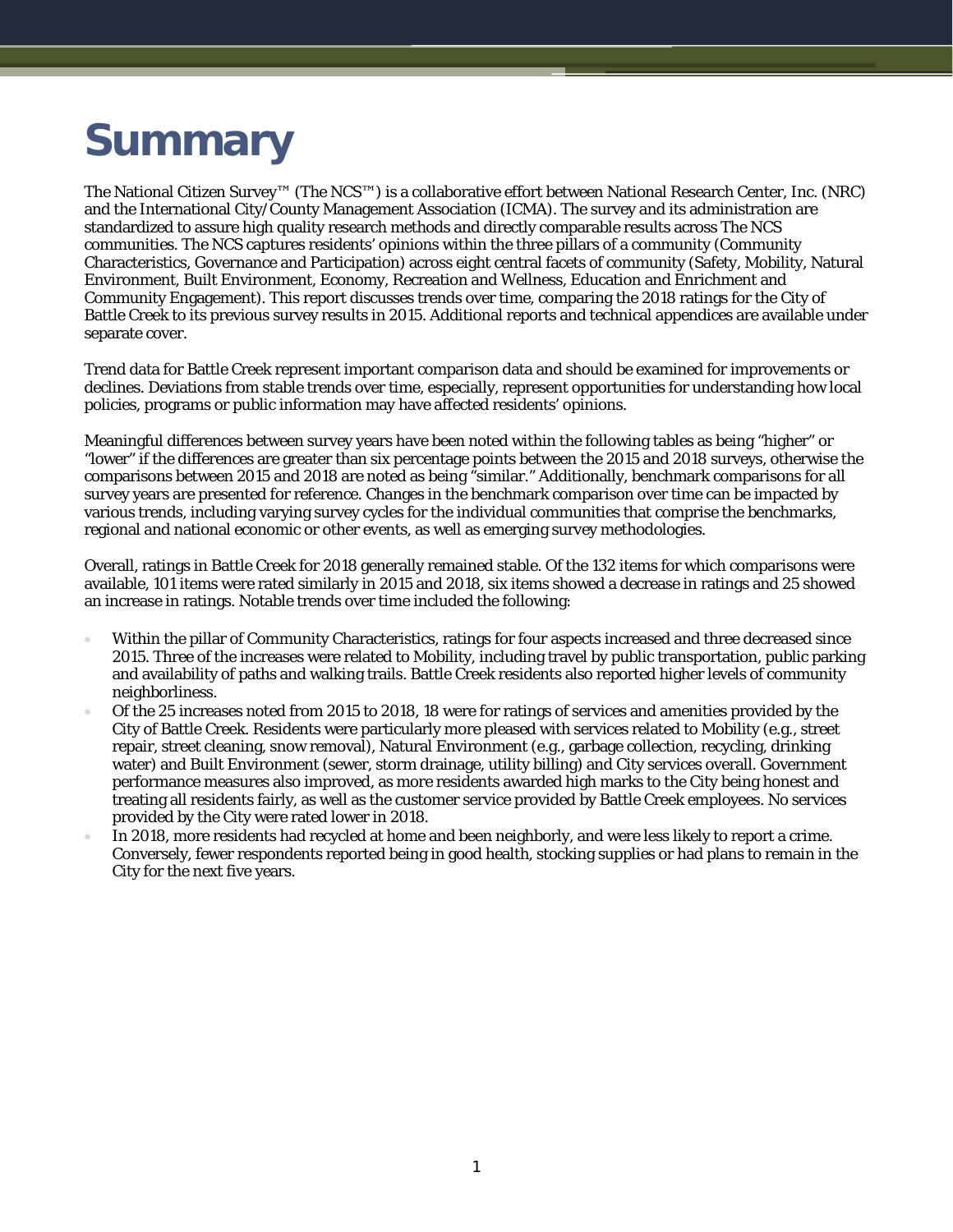|                         | Percent rating positively (e.g., excellent/good) |      |                              | Comparison to benchmark |            |
|-------------------------|--------------------------------------------------|------|------------------------------|-------------------------|------------|
|                         | 2015                                             | 2018 | 2018 rating compared to 2015 | 2015                    | 2018       |
| Overall quality of life | 33%                                              | 34%  | Similar                      | Much lower              | Much lower |
| Overall image           | 18%                                              | 16%  | Similar                      | Much lower              | Much lower |
| Place to live           | 44%                                              | 38%  | Similar                      | Much lower              | Much lower |
| Neighborhood            | 57%                                              | 59%  | Similar                      | Lower                   | Lower      |
| Place to raise children | 36%                                              | 38%  | Similar                      | Much lower              | Much lower |
| Place to retire         | 23%                                              | 26%  | Similar                      | Much lower              | Much lower |
| Overall appearance      | 31%                                              | 34%  | Similar                      | Much lower              | Much lower |

#### Table 1: Community Characteristics General

## Table 2: Community Characteristics by Facet

|                          |                                 | Percent rating positively (e.g., |                               |                     |               |                   |
|--------------------------|---------------------------------|----------------------------------|-------------------------------|---------------------|---------------|-------------------|
|                          |                                 |                                  | excellent/good, very/somewhat | 2018 rating         |               | Comparison to     |
|                          |                                 | 2015                             | safe)<br>2018                 | compared to<br>2015 | 2015          | benchmark<br>2018 |
|                          |                                 |                                  |                               |                     | Much          | Much              |
|                          | Overall feeling of safety       | 35%                              | 35%                           | Similar             | lower         | lower             |
|                          | Safe in neighborhood            | 76%                              | 80%                           | Similar             | Lower         | Lower             |
| Safety                   | Safe downtown/commercial area   | 69%                              | 70%                           | Similar             | Lower         | Lower             |
|                          | Overall ease of travel          | 62%                              | 63%                           | Similar             | Similar       | Similar           |
|                          | Paths and walking trails        | 55%                              | 62%                           | Higher              | Similar       | Similar           |
|                          | Ease of walking                 | 46%                              | 52%                           | Similar             | Lower         | Similar           |
|                          | Travel by bicycle               | 49%                              | 46%                           | Similar             | Similar       | Similar           |
|                          | Travel by public transportation | 33%                              | 41%                           | Higher              | Similar       | Similar           |
|                          |                                 | 63%                              | 67%                           | Similar             | Similar       | Similar           |
|                          | Travel by car                   |                                  |                               |                     |               | Similar           |
|                          | Public parking                  | 49%                              | 56%                           | Higher              | Similar       |                   |
| Mobility                 | Traffic flow                    | 55%                              | 58%                           | Similar             | Similar       | Similar           |
|                          | Overall natural environment     | 48%                              | 50%                           | Similar             | Lower         | Lower             |
|                          |                                 |                                  |                               |                     | Much          | Much              |
| Natural                  | Cleanliness                     | 31%                              | 33%                           | Similar             | lower         | lower             |
| Environment              | Air quality                     | 53%                              | 57%                           | Similar             | Lower         | Lower             |
|                          | Overall built environment       | 37%                              | 33%                           | Similar             | Lower         | Lower             |
|                          |                                 |                                  |                               |                     | Much          | Much              |
|                          | New development in Battle Creek | 21%                              | 21%                           | Similar             | lower         | lower             |
|                          | Affordable quality housing      | 36%                              | 29%                           | Lower               | Similar       | Similar           |
|                          | Housing options                 | 36%                              | 36%                           | Similar             | Lower         | Lower             |
|                          |                                 |                                  |                               |                     | Much          | Much              |
| <b>Built Environment</b> | Public places                   | 33%                              | 33%                           | Similar             | lower         | lower             |
|                          | Overall economic health         | 18%                              | 19%                           | Similar             | Much<br>lower | Much<br>lower     |
|                          | Vibrant downtown/commercial     |                                  |                               |                     |               | Much              |
|                          | area                            | 21%                              | 16%                           | Similar             | Lower         | lower             |
|                          |                                 |                                  |                               |                     |               | Much              |
|                          | <b>Business and services</b>    | 30%                              | 26%                           | Similar             | Lower         | lower             |
|                          | Cost of living                  | 33%                              | 32%                           | Similar             | Similar       | Similar           |
|                          |                                 |                                  |                               |                     |               | Much              |
|                          | Shopping opportunities          | 31%                              | 21%                           | Lower               | Lower         | lower             |
|                          | Employment opportunities        | 20%                              | 25%                           | Similar             | Similar       | Similar           |
|                          |                                 |                                  |                               |                     | Much          | Much              |
|                          | Place to visit                  | 28%                              | 24%                           | Similar             | lower         | lower             |
| Economy                  | Place to work                   | 37%                              | 40%                           | Similar             | Lower         | Lower             |
|                          |                                 |                                  |                               |                     | Much          | Much              |
|                          | Health and wellness             | 41%                              | 38%                           | Similar             | lower         | lower             |
|                          | Mental health care              | 35%                              | 35%                           | Similar             | Similar       | Similar           |
|                          | Preventive health services      | 42%                              | 42%                           | Similar             | Lower         | Lower             |
| Recreation and           | Health care                     | 40%                              | 42%                           | Similar             | Lower         | Lower             |
| Wellness                 | Food                            | 44%                              | 44%                           | Similar             | Lower         | Lower             |
|                          |                                 |                                  |                               |                     |               |                   |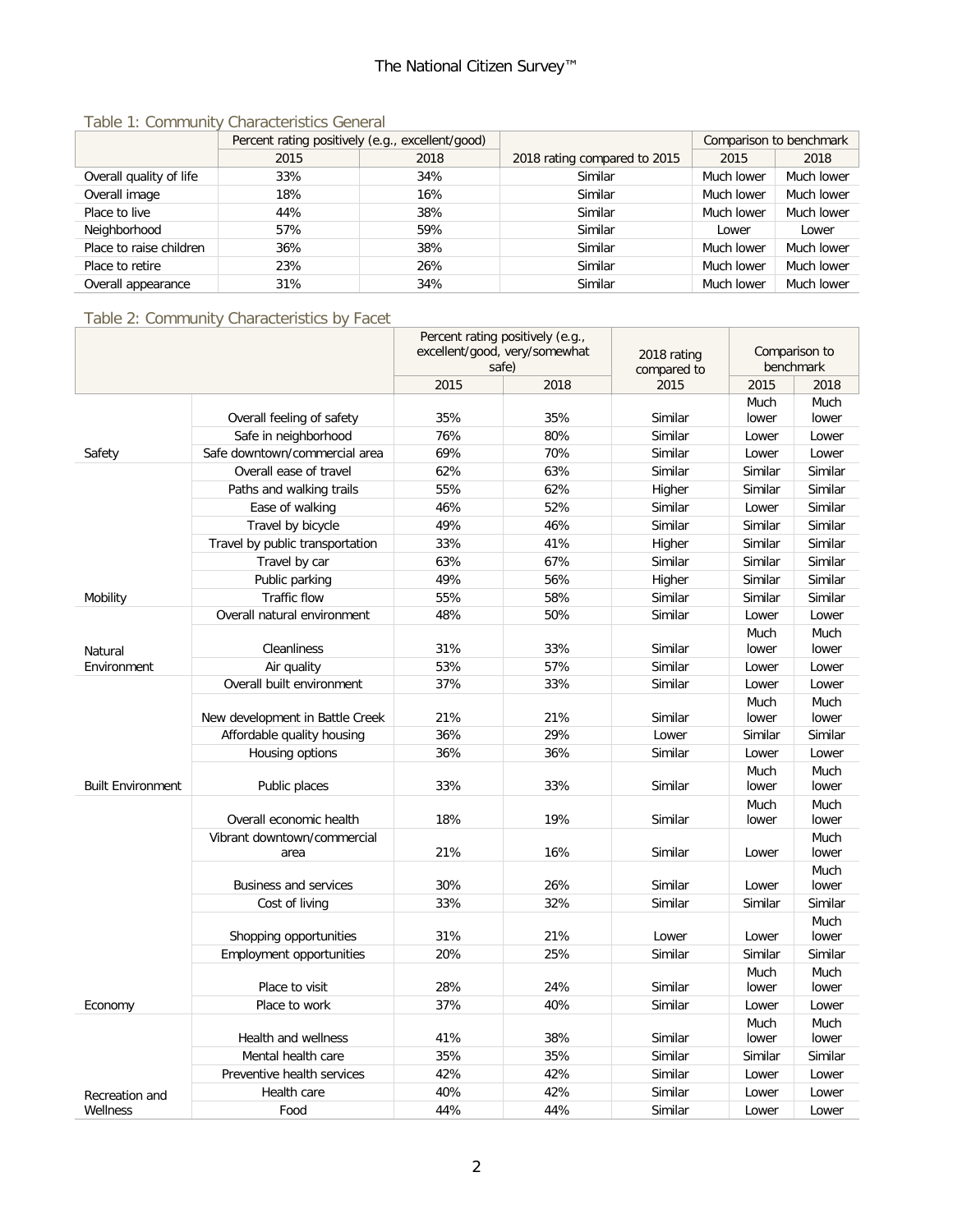## The National Citizen Survey™

|               |                                                      |      | Percent rating positively (e.g.,<br>excellent/good, very/somewhat<br>safe) |         | Comparison to<br>benchmark |               |
|---------------|------------------------------------------------------|------|----------------------------------------------------------------------------|---------|----------------------------|---------------|
|               |                                                      | 2015 | 2018                                                                       | 2015    | 2015                       | 2018          |
|               | Recreational opportunities                           | 39%  | 42%                                                                        | Similar | Lower                      | Lower         |
|               | Fitness opportunities                                | 53%  | 51%                                                                        | Similar | Lower                      | Lower         |
|               | Education and enrichment<br>opportunities            | 43%  | 41%                                                                        | Similar | Lower                      | Lower         |
|               | Cultural/arts/music activities                       | 34%  | 33%                                                                        | Similar | Lower                      | Lower         |
|               | Adult education                                      | 45%  | 39%                                                                        | Similar | Lower                      | Lower         |
| Education and | K-12 education                                       | 49%  | 46%                                                                        | Similar | Lower                      | Lower         |
| Enrichment    | Child care/preschool                                 | 39%  | 31%                                                                        | Lower   | Similar                    | Lower         |
|               | Social events and activities                         | 30%  | 31%                                                                        | Similar | Much<br>lower              | Much<br>lower |
| Community     | Neighborliness                                       | 27%  | 36%                                                                        | Higher  | Much<br>lower              | Lower         |
|               | Openness and acceptance                              | 33%  | 39%                                                                        | Similar | Lower                      | Lower         |
|               | Opportunities to participate in<br>community matters | 37%  | 40%                                                                        | Similar | Lower                      | Lower         |
| Engagement    | Opportunities to volunteer                           | 48%  | 48%                                                                        | Similar | Lower                      | Lower         |

#### Table 3: Governance General

|                                                | Percent rating positively (e.g.,<br>excellent/good) |      | 2018 rating compared to | Comparison to<br>benchmark |               |
|------------------------------------------------|-----------------------------------------------------|------|-------------------------|----------------------------|---------------|
|                                                | 2015                                                | 2018 | 2015                    | 2015                       | 2018          |
| Services provided by Battle Creek              | 35%                                                 | 42%  | Higher                  | Much<br>lower              | Lower         |
| Customer service                               | 42%                                                 | 52%  | Higher                  | Much<br>lower              | Lower         |
| Value of services for taxes paid               | 24%                                                 | 25%  | Similar                 | Lower                      | Lower         |
| Overall direction                              | 22%                                                 | 25%  | Similar                 | Much<br>lower              | Much<br>lower |
| Welcoming citizen involvement                  | 24%                                                 | 23%  | Similar                 | Lower                      | Lower         |
| Confidence in City government                  | 19%                                                 | 23%  | Similar                 | Much<br>lower              | Lower         |
| Acting in the best interest of Battle<br>Creek | 24%                                                 | 27%  | Similar                 | Lower                      | Lower         |
| Being honest                                   | 23%                                                 | 30%  | Higher                  | Much<br>lower              | Lower         |
| Treating all residents fairly                  | 21%                                                 | 27%  | Higher                  | Much<br>lower              | Lower         |
| Services provided by the Federal<br>Government | 28%                                                 | 31%  | Similar                 | Similar                    | Similar       |

### Table 4: Governance by Facet

|          |                     |      | Percent rating positively (e.g.,<br>excellent/good) | 2018 rating compared | Comparison to<br>benchmark |         |
|----------|---------------------|------|-----------------------------------------------------|----------------------|----------------------------|---------|
|          |                     | 2015 | 2018                                                | to 2015              | 2015                       | 2018    |
|          | Police              | 52%  | 65%                                                 | Higher               | Lower                      | Lower   |
|          | Fire                | 76%  | 82%                                                 | Higher               | Similar                    | Similar |
|          | Ambulance/EMS       | 72%  | 72%                                                 | Similar              | Lower                      | Lower   |
|          |                     |      |                                                     |                      | Much                       | Much    |
|          | Crime prevention    | 33%  | 36%                                                 | Similar              | lower                      | lower   |
|          | Fire prevention     | 56%  | 59%                                                 | Similar              | Lower                      | Lower   |
|          | Animal control      | 38%  | 39%                                                 | Similar              | Lower                      | Lower   |
|          | Emergency           |      |                                                     |                      |                            |         |
| Safety   | preparedness        | 40%  | 42%                                                 | Similar              | Lower                      | Lower   |
| Mobility | Traffic enforcement | 42%  | 47%                                                 | Similar              | Lower                      | Lower   |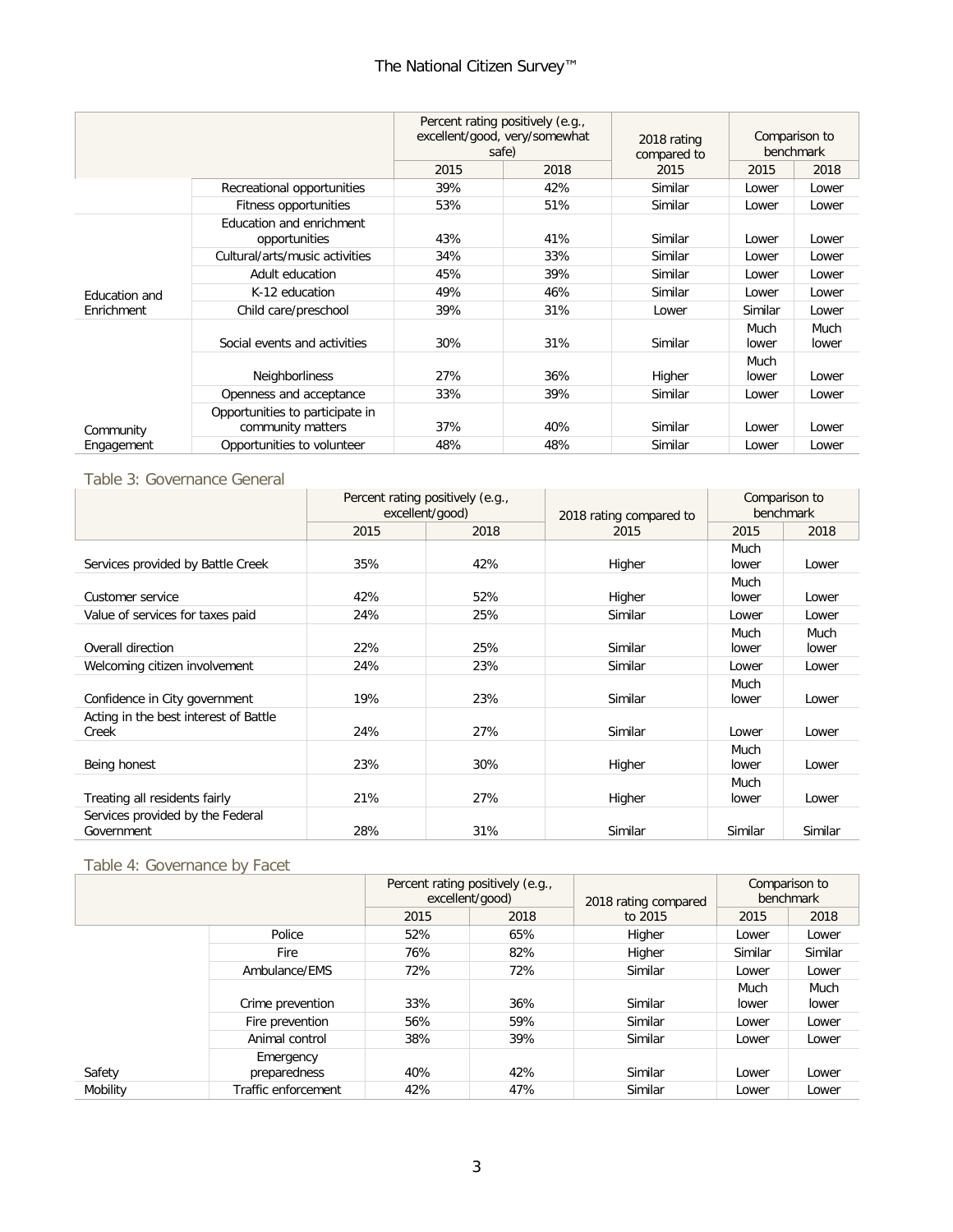## The National Citizen Survey™

|                          |                                  | Percent rating positively (e.g.,<br>excellent/good) |      | 2018 rating compared | Comparison to<br>benchmark |               |
|--------------------------|----------------------------------|-----------------------------------------------------|------|----------------------|----------------------------|---------------|
|                          |                                  | 2015                                                | 2018 | to 2015              | 2015                       | 2018          |
|                          | Street repair                    | 7%                                                  | 14%  | Higher               | Much<br>lower              | Much<br>lower |
|                          | Street cleaning                  | 20%                                                 | 27%  | Higher               | Much<br>lower              | Much<br>lower |
|                          | <b>Street lighting</b>           | 35%                                                 | 41%  | Similar              | Lower                      | Lower         |
|                          | Snow removal                     | 34%                                                 | 45%  | Higher               | Much<br>lower              | Lower         |
|                          | Sidewalk maintenance             | 20%                                                 | 26%  | Higher               | Much<br>lower              | Lower         |
|                          | Traffic signal timing            | 26%                                                 | 39%  | Higher               | Lower                      | Similar       |
|                          | Bus or transit services          | 40%                                                 | 43%  | Similar              | Similar                    | Similar       |
|                          | Garbage collection               | 69%                                                 | 78%  | Higher               | Similar                    | Similar       |
|                          | Recycling                        | 59%                                                 | 75%  | Higher               | Lower                      | Similar       |
|                          | Yard waste pick-up               | 65%                                                 | 71%  | Similar              | Similar                    | Similar       |
|                          | Drinking water                   | 42%                                                 | 50%  | Higher               | Lower                      | Lower         |
|                          | Natural areas<br>preservation    | 39%                                                 | 41%  | Similar              | Lower                      | Lower         |
| Natural Environment      | Open space                       | 31%                                                 | 36%  | Similar              | Lower                      | Lower         |
|                          | Storm drainage                   | 40%                                                 | 46%  | Higher               | Lower                      | Lower         |
|                          | Sewer services                   | 53%                                                 | 62%  | Higher               | Lower                      | Similar       |
|                          | Power utility                    | 58%                                                 | 63%  | Similar              | Lower                      | Similar       |
|                          | Utility billing                  | 46%                                                 | 59%  | Higher               | Lower                      | Similar       |
|                          | Land use, planning and<br>zoning | 25%                                                 | 25%  | Similar              | Lower                      | Lower         |
|                          | Code enforcement                 | 17%                                                 | 20%  | Similar              | Much<br>lower              | Lower         |
| <b>Built Environment</b> | Cable television                 | 33%                                                 | 36%  | Similar              | Lower                      | Lower         |
| Economy                  | Economic development             | 22%                                                 | 24%  | Similar              | Lower                      | Lower         |
|                          | City parks                       | 50%                                                 | 59%  | Higher               | Lower                      | Lower         |
|                          | Recreation programs              | 42%                                                 | 45%  | Similar              | Lower                      | Lower         |
| Recreation and           | <b>Recreation centers</b>        | 40%                                                 | 42%  | Similar              | Lower                      | Lower         |
| Wellness                 | Health services                  | 42%                                                 | 44%  | Similar              | Lower                      | Lower         |
| Education and            | Special events                   | 39%                                                 | 40%  | Similar              | Lower                      | Lower         |
| Enrichment               | <b>Public libraries</b>          | 73%                                                 | 77%  | Similar              | Similar                    | Similar       |
| Community<br>Engagement  | Public information               | 45%                                                 | 47%  | Similar              | Lower                      | Lower         |

#### Table 5: Participation General

|                                            | Percent rating positively (e.g., always/sometimes, more<br>than once a month, yes) | 2018 rating compared | Comparison to<br>benchmark |         |         |
|--------------------------------------------|------------------------------------------------------------------------------------|----------------------|----------------------------|---------|---------|
|                                            | 2015                                                                               | 2018                 | to 2015                    | 2015    | 2018    |
|                                            |                                                                                    |                      |                            | Much    | Much    |
| Sense of community                         | 22%                                                                                | 24%                  | Similar                    | lower   | lower   |
|                                            |                                                                                    |                      |                            | Much    | Much    |
| Recommend Battle Creek                     | 48%                                                                                | 46%                  | Similar                    | lower   | lower   |
| Remain in Battle Creek                     | 72%                                                                                | 66%                  | Lower                      | Lower   | Lower   |
| <b>Contacted Battle Creek</b><br>employees | 42%                                                                                | 44%                  | Similar                    | Similar | Similar |